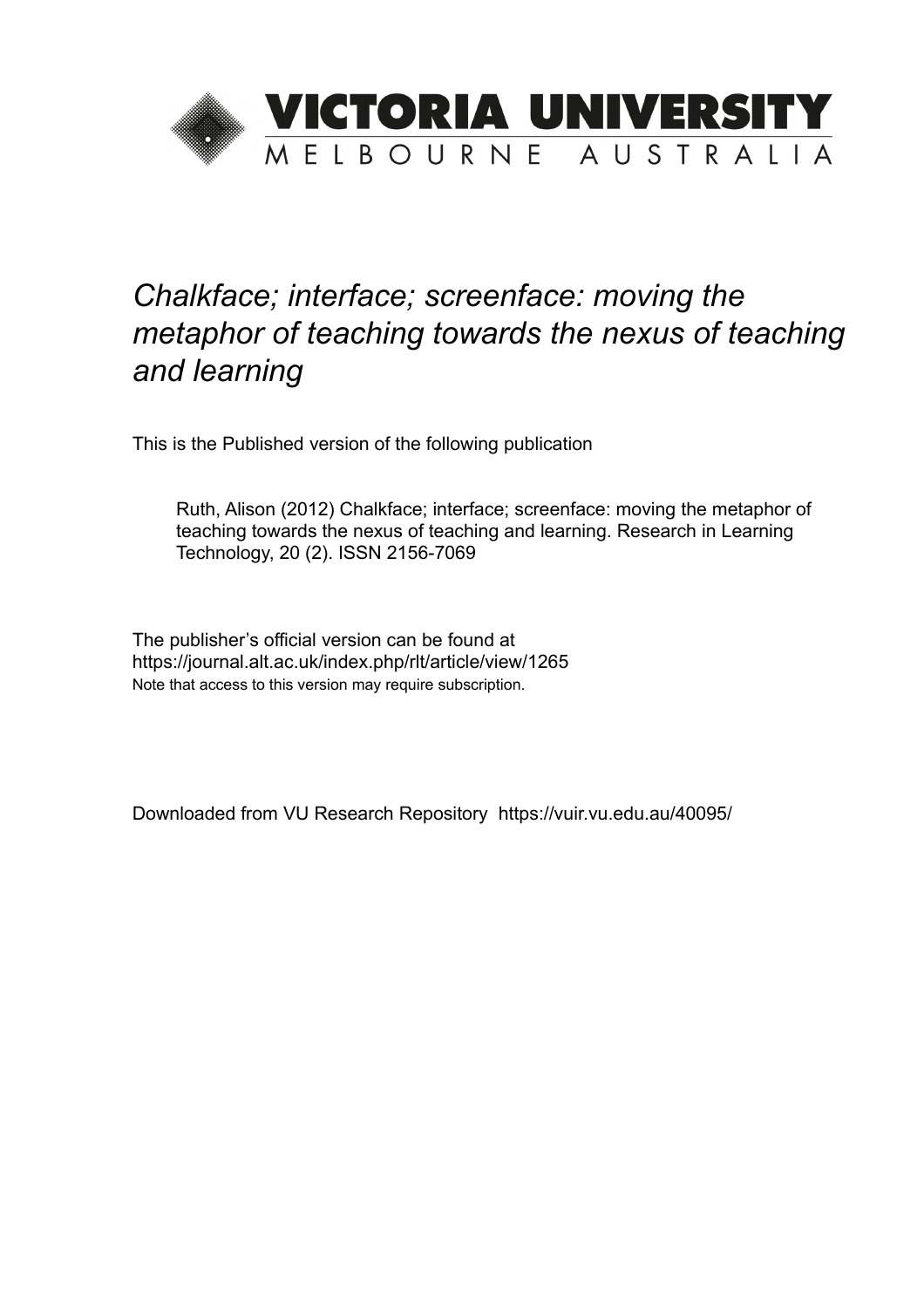

## Chalkface; interface; screenface: moving the metaphor of teaching towards the nexus of teaching and learning

Alison Ruth\*

Faculty of Business, Economics and Law, La Trobe University, Melbourne, Australia

(Received 12 May 2011; final version received 8 January 2012)

This paper provides a nuanced metaphor for teaching and learning, taking into account newer mediated forms of learning that lie at the nexus of teaching and learning. Firstly, the paper navigates this metaphorical minefield by tracing the evolution of the terms for describing learning environments: specifically coalface, chalkface and interface. Secondly, it addresses ways of thinking about curriculum design, taking account of the different actors involved in curriculum - designers, teachers and learners - at the chalkface, the interface and in the proposed new metaphor - the screenface. The screenface metaphor is then elaborated both in terms of the shifts in thinking it can facilitate and the implications of viewing research into teaching and learning through this lens. The screenface is a useful metaphor, with application beyond this initial proposal providing new and fruitful questions that can be asked about teaching and learning.

Keywords: teaching; learning; technology; curriculum

### Introduction

The common metaphor for teaching in schools is 'the chalkface', where teaching is privileged over learning, as it focuses on the activities of the teacher. More studentcentred approaches have reduced the value of this metaphor, yet it still pervades thinking about teaching. For example, we distinguish lecturers from policy makers and staff developers with this metaphor. In this paper, I present a new metaphor, the 'screenface', which simultaneously privileges both teaching and learning. To do this, I start with a brief history of the chalkface, its use, and similarities to the 'coalface'. I then elaborate the application of Burke's pentad to the 'coalface' using Freeman's (1974) models. Next, the interface is analysed through the pentadic lens, before moving to a description of how this manifests in the screenface. I conclude with a discussion of the ways this metaphor allows us to question our approach to learning through research. The future of the metaphor is likely to be open to contestation (see for instance Rowland 2006) because of the interdisciplinary nature of our approaches to teaching and learning and the challenges associated with the adoption of metaphors between disciplines.

The metaphor of the 'screenface' owes something to the terms 'chalkface' of faceto-face instruction and, preceding that, the 'coalface', the point at which coal is removed from the seam, the location of work. These terms are used as metaphors for

<sup>\*</sup>Email: a.ruth@latrobe.edu.au

RLT 2012.  $\oslash$  2012 A. Ruth. Research in Learning Technology is the journal of the Association for Learning Technology (ALT), a UK-based professional and scholarly society and membership organisation. ALT is registered charity number 1063519. http:// www.alt.ac.uk/. This is an Open Access article distributed under the terms of the Creative Commons "Attribution 3.0 Unported (CC BY 3.0)" license (http://creativecommons.org/licenses/by/3.0/) permitting use, reuse, distribution and transmission, and reproduction in any medium, provided the original work is properly cited. 1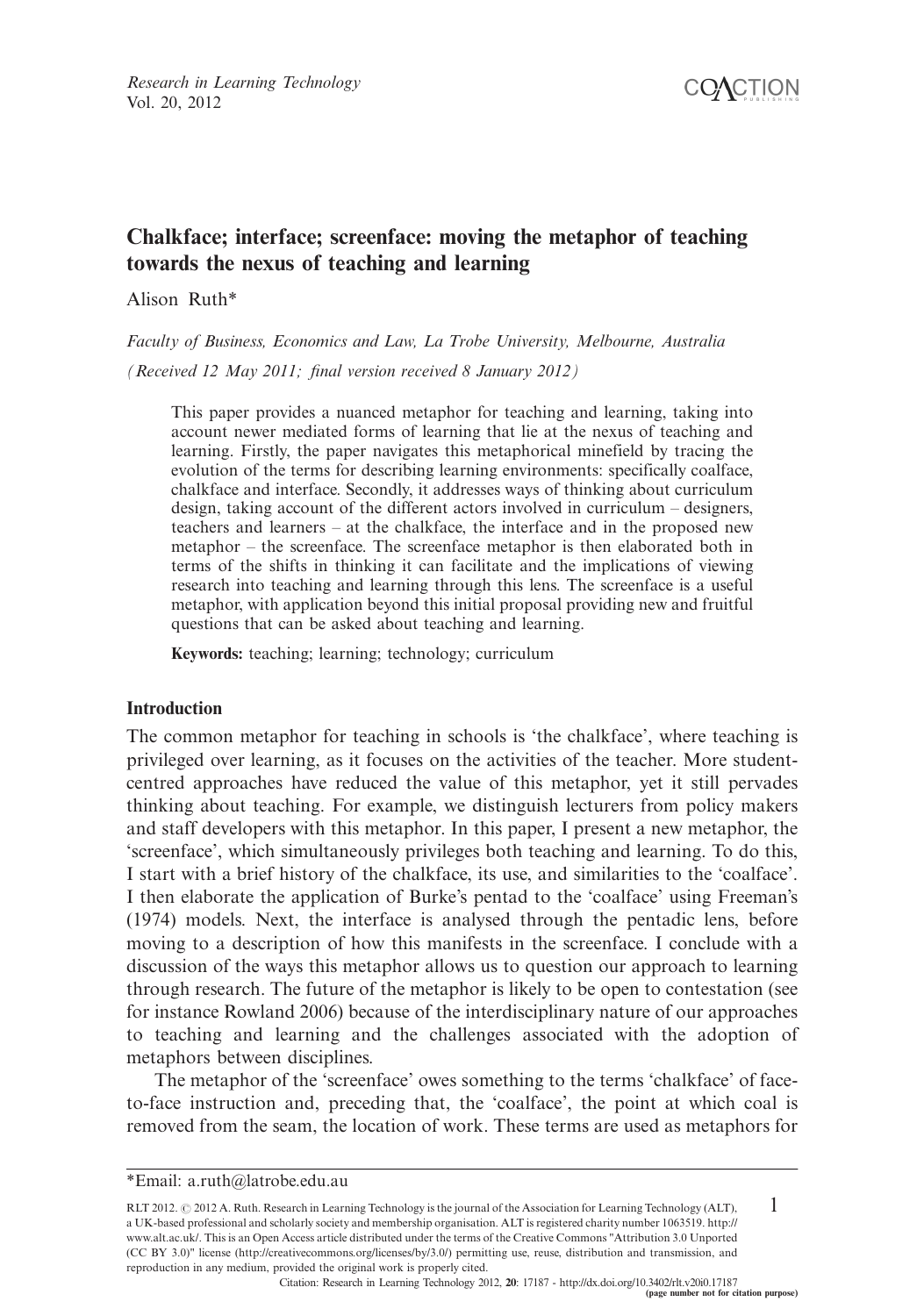those who work 'on the ground', as opposed to those who sit at a distance and make decisions. Coal mining has always been an extremely dirty, dangerous and 'immediate' activity, particularly prior to the advent of machinery to facilitate coal extraction (immediacy, here, refers to the need to be almost hyper-aware of the environment). Similarly a chalkface, like the 'White Cliffs of Dover', is an expanse of chalk that may be mined, but again, a dangerous undertaking. The movement of this latter term to the teaching profession is almost a result of how many teachers viewed their work - dangerous, dirty and altogether un(der)appreciated.

So why did the term resonate so with teachers? The chalkface was where the activity of teaching occurred, the bulk of the work being carried out by the teacher in providing guidance for learners. The term became a metaphor to distinguish the work done by those 'on-the-ground' as opposed to managers and policy makers working 'at a distance'. The juxtaposition of the two words 'chalk' and 'face' (and the actual use of chalk) together with its similarity to the coalface provided a seemingly useful metaphor for teaching, although it appears that it has rarely been interrogated as a metaphor.

Arnold (1996, p. 230) comes closest to defining the chalkface in his discussion about the influence of unions in Australian teaching stating that schools have been rhetorically constructed as '''the chalk face'' - a pedagogical work place'. Many other authors use the term in similarly rhetorical ways to differentiate the act of teaching from the act(s) of researching/policy making about teaching, but it is still wholly uninterrogated. If the chalkface is a pedagogical work place, then the focus of the activities is on the teacher's interaction with the chalkface and, indeed, it is the teacher in control of the process and the 'on-the-ground' expert.

Given the rhetoric on 'student-centred learning', a movement away from the use of the chalkface as the dominant metaphor for the teaching/learning nexus seemed inevitable. There is a shift towards the use of the term 'interface' to describe the development of computer-mediated teaching/learning. For instance, Bramall (2000, p. 76) discusses how the 'whole system of representation of interfaces is metaphorical, as is much of the enabling language of cyberspace', concluding with the observation that the 'interface may have the potential to be as productive as the chalk-face' (Bramall 2000, p. 83). However, the interface itself differs from the chalkface because both teacher and student interact directly with an interface, rather than simply viewing the chalkface as students have traditionally done (perhaps a precursor to the 'interface' is where students are required to complete some work on the board, although, for the student, this may be more performative than interactive). To date, there has been no compelling metaphor to assist in explaining cognitive work in mediated environments.

In this paper, I propose a new metaphor, the screenface, for learning in digital environments, a metaphor that develops from the chalkface, but allows an interrogation of it and of any metaphor we claim assists in clarifying interactions between teachers and learners. Like many metaphors, the fit is often not complete; however, the power in this metaphor is that it demonstrates applicability from the chalkface through the interface and to the screenface, a teleological proposition for interacting with a computer (and thus the people beyond the screenface). I start with an analysis of classroom situations, visit the newer metaphor of the 'interface' aka the ''glass screen'' (Arnold 2001) - and arrive at our destination of the screenface.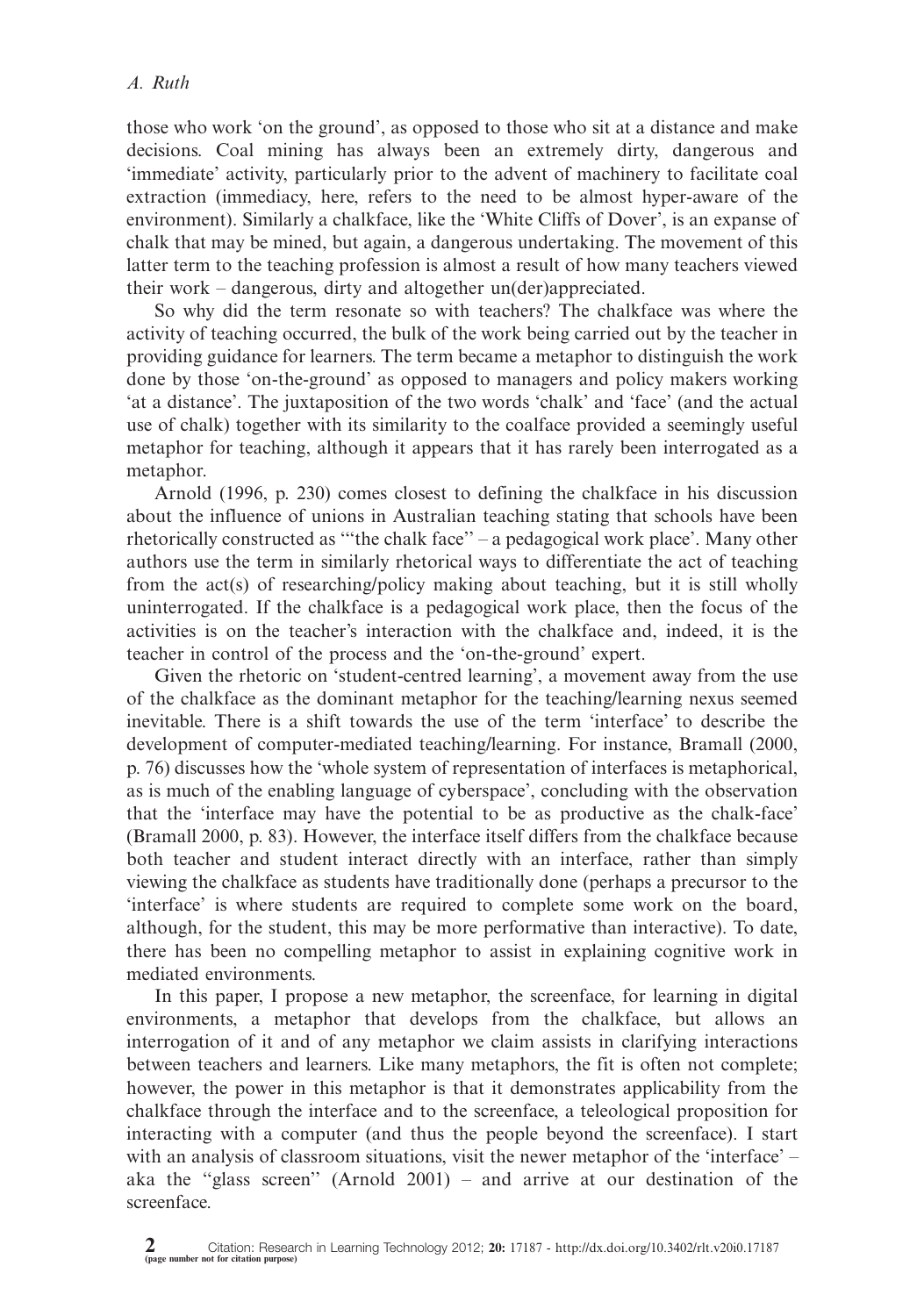#### The chalkface: analysing classrooms

A useful starting point for discussing classroom interactions is provided by Freeman (1974). A focus on curriculum provides a coherent framework for elaborating how interactions are constituted. Freeman (1974) used Burke's (1945) Grammar of Motives to analyse classroom curriculum, noting that the classroom "environment" must be a carefully organized and sequenced arrangement of materials, facilities and activities that provide the necessary background for transmitting the appropriate knowledge'' (Freeman 1974, p. 5) where the focus is on an ''intellectual discipline orientation'', which is equivalent to ''transmission of knowledge''. The other models of curriculum that Freeman discusses are the self-actualizing orientation and the behavioural model. The self-actualizing model places a ''premium on the unique individual'', that is, it is student centred, and the behaviouristic model is a '''planned environment' in which all contingency situations are programmed''.

The first model, the knowledge transmission model, ''serves to impart the content and skills of the organized fields of knowledge which have their own histories, principles, and methodologies'' (Freeman 1974, p. 6). This model is embedded in tertiary education with current teachers demonstrating concern about covering content and including all relevant 'facts'. The second model, the self-actualizing model states ''education should develop and fulfill [sic] the individual student's talents, needs, interests and abilities'' (Freeman 1974, p. 6). This model closely resembles forms of learning, including problem-based models. The final model, the behaviouristic model, aims to ''condition the individual by scientifically controlling and shaping his environment". Again, this model is apparent in many teaching scenarios (e.g. laboratory sessions). Each of Freeman's models provides some connecting feature with classrooms both face-to-face and via computer mediated technologies.

Burke's (1945) pentad from Grammar of Motives provides multiple angles to arrive at such an analogy. The five elements of the pentad are: act (that which is done), agent (who does it), agency (the manner through which it is done), scene (where it is done) and purpose (why it is done). Note that in Burke's pentad, agency is the processes/tools and/or implements used by agents to perform acts in a scene for a purpose. The pentad demonstrates how multiple perspectives allow explication of interactions within a particular scenario. Freeman's analysis of curriculum through Burke's pentadic lenses allows a description of curriculum that forms the basis of this paper's analysis of classroom interaction.

In Burkean terms curriculum can be conceived as a set of five basic motivational forces: a curriculum guide (Burke's act), authored by curriculum designers (Burke's agent) to serve as a motivational ground (Burke's scene) for subsequent actions, thereby an instrument (Burke's agency) for shaping human relations (Burke's purpose) (Freeman 1974, pp. 3-4)

As will be demonstrated, in Burkean terms, each of the 'faces' of teaching and learning provide nuanced understandings of the processes at play.

Freeman's analysis focuses specifically on curriculum design; however a focus on the classroom brings to the fore another two sets of interactions that happen in the classroom - the location of the chalkface. As noted above, the chalkface serves to distinguish the curriculum design (which often happens at a policy and/or accreditation level) from the actual structure of interactions in the classroom. Table 1 shows the concurrent sets of 'motives' (with three embedded curricula models from Freeman 1974) operating in the classroom.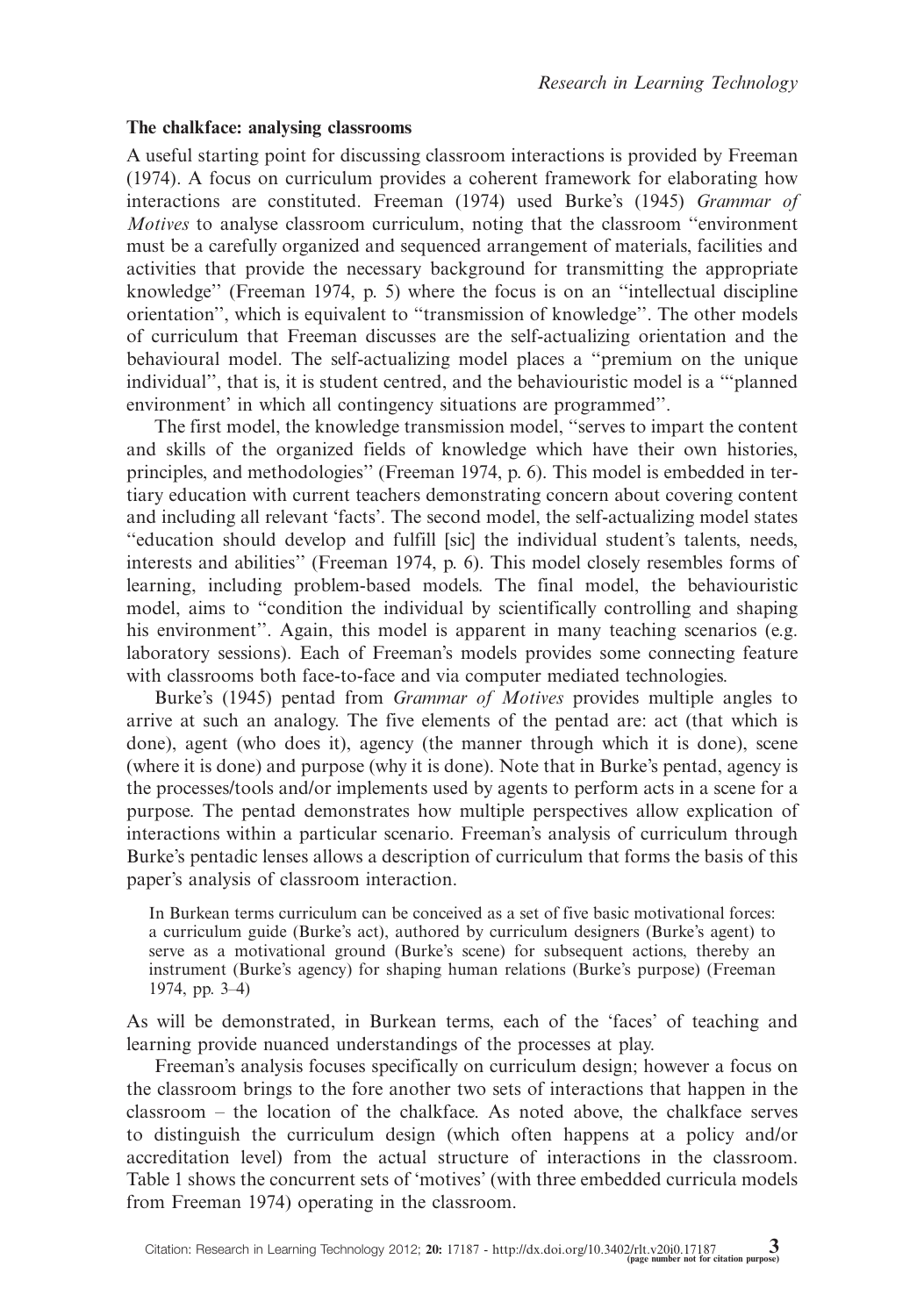## A. Ruth

| Burke's<br>element | Freeman's curriculum<br>design  | Chalkface (Classroom)                                                                  |                                                                 |  |  |
|--------------------|---------------------------------|----------------------------------------------------------------------------------------|-----------------------------------------------------------------|--|--|
| Agent              | Designers                       | Teacher                                                                                | Student                                                         |  |  |
| Scene              | Motivational ground             | Classroom (with desks)                                                                 | Desks (in a<br>classroom)                                       |  |  |
| Agency             | Instrument (for the<br>purpose) | Talk and chalk                                                                         | Pen and paper                                                   |  |  |
| Act                | Curriculum Guide                | Persuasive (behaviouristic)<br>Expressive (child-centred)<br>Scientific (transmission) | Listening quietly<br>Actively responding<br>Passively receiving |  |  |
| Purpose            | Shaping human<br>relations      | Control (behaviouristic)<br>Engaging (child-centred)<br>Structure(transmission)        | Learn                                                           |  |  |

Table 1. Burke's elements mapped onto classroom situations for the two main agents within classrooms incorporating the chalkface (teacher perspective) and the classroom (student perspective).

From this table, it becomes clear that, depending on the point of the analysis, the agent requires different views of what happens in the classroom. Each participant is joined in a concurrent set of activities, yet they are often polar opposites. The purpose of the interactions, at a fundamental layer, is for the student to learn and yet the purposes embodied in curriculum (for 'shaping human relations') range from control of student behaviour through structuring those processes and then to engaging the learner. The scene and agency also clearly demonstrate this opposition, with a different aspect of the classroom being foregrounded, the classroom (with a chalkboard) versus the desk (in the classroom) and the equipment used to engage with knowledge constructing activities. Depending on the curricula model, the act also changes with two complete sets of oppositional acts. Hence, Burke's model can provide multiple perspectives of the same set of activities.

Delving further into Burke's model, the interaction between elements provides deeper understanding of the interplay between elements. For instance, in the above scenarios, the Agent:Act dyad shows that the teacher as agent 'teaches' that which the learner as agent 'learns'. These are conjoined activities but with opposing viewpoints (represented by the 'scene'). Similarly, the Agent:Agency:Act triad demonstrates that a teacher talks to learners while writing on the board (among other activities) while the learners listen and watch, then write the information/ideas down.

However, the metaphor of the chalkface essentially excluded learners, because the 'pedagogical place of work' is at the board. Students rarely ventured to interact with it and indeed were precluded from it except for instances of punishment (refer to Bart Simpson in the opening of 'The Simpsons') or as a reward for good work. Similarly, in a tertiary environment, students are lectured to and there are many discussions about developing interactive lecture approaches (see for instance Rodger 1995; Van Dijk, Van Der Berg, and Van Keulen 2001; Wessels et al. 2007). Thus when using the pentad to refer to the chalkface, agency is restricted to acts by the teacher (agent) and excludes the learner (agent). This is a fundamental flaw in the metaphor, which precludes it from current debates that focus on 'student-centred' learning.

At this point, I move towards a newer metaphor – the interface, which arises from computer mediated interactions.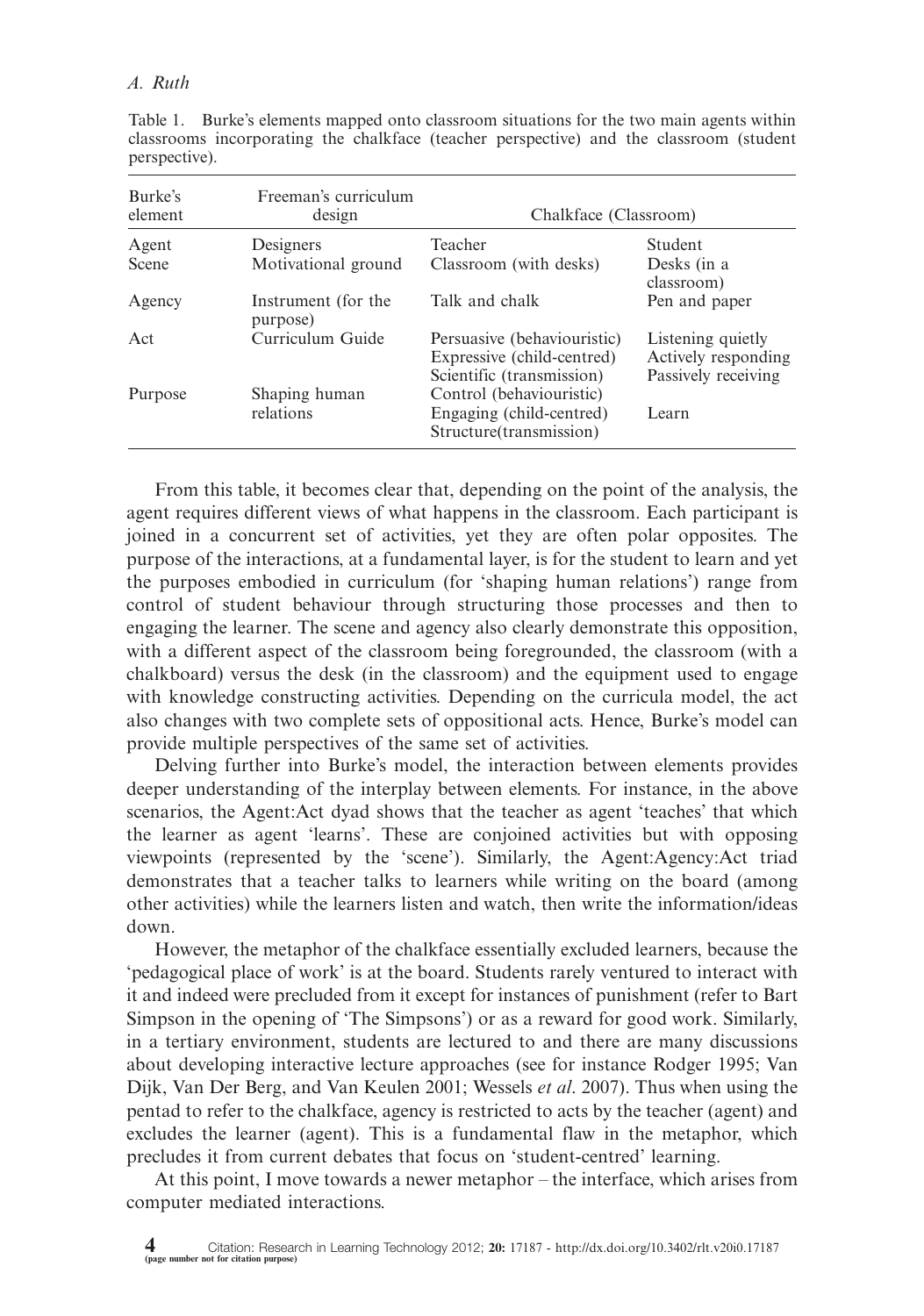## The interface

Freeman's description of curriculum serves to provide a directly comparable analogy to the interface as a 'transmission' of knowledge or information process. In the interface, there is less focus on 'control of behaviour' and engagement is a contested term within computer-mediated communication. An early measure of interactivity (engagement) is what Singh (2003) calls ''page-turner content'', that is, measurement of clicks on hotspots.

Hillman, Willis, and Gunawardena (1994, p. 32) introduced the 'interface – the point or means of interaction - between the learner and his or her content, instructor, and fellow learners' as a fourth dimension of interaction for distance learners. Sharples (2002, p. 9) discussed how, in a mobile environment, ''the system can present the learner with an interface and mode of interaction that is consistent, intuitive and enabling''. However, what Hillman, Willis, and Gunawardena and also Sharples did not account for were the two layers of interaction encountered in learning environments - designer-teacher, and teacher-learner. A third layer, student-designer, is implied but is a more distal form of interaction (mediated interaction). The interface then, is a designed environment to achieve the requirements of the learning task. It is focused by the designer (not necessarily the teacher) to draw the learner in. The teacher becomes a guide, directing student activities towards the desired outcomes. Of course, the designer role may be one portion of a teacher's role, but often different processes are required to achieve the ends. The designer role is almost equivalent to Freeman's curriculum designer and is one step removed from the learning interactions. Table 2 outlines the roles of the individual using the interface.

The consideration of multiple roles in Table 2 assists in defining the roles of all individuals within a learning environment. Each agent may have a different interface to the software, depending on their role. This is particularly evident in that the student rarely, if ever, interacts with the teaching mode interface and never with the designer mode. Similarly, for a teacher, their main interaction is via a teaching mode interface, which allows monitoring of different aspects of interaction including surveillance of all student activities. Surveillance provides a semblance of Freeman's ''behavioural'' model of curriculum design, while also noting whether the student has engaged with the content in a transmission model, that is, if a student does not click every link in order, the complete transmission of information may be broken.

Similarly, the agency used in the interaction is dependent upon which interface is being presented. The designer may be using specialist software (for example photo manipulation software), the teacher may be using an interface version that allows the

| Burke's element |                                                                   | Interface                                                 |                                            |
|-----------------|-------------------------------------------------------------------|-----------------------------------------------------------|--------------------------------------------|
| Agent           | Teacher                                                           | Student                                                   | Designer                                   |
| Scene           | Software interface<br>(teaching mode)                             | Software interface<br>(learning mode)                     | Software interface<br>(design mode)        |
| Agency<br>Act   | Design/viewing software<br>Selecting and<br>presenting activities | Viewing software<br>Activities (reading,<br>clicking etc) | Design software<br>Constructing activities |
| Purpose         | Engage learners                                                   | Learn (access to<br>knowledge)                            | Designing for<br>learning                  |

| Table 2. Burke's elements mapped against the interface for actors in a learning environment. |  |  |  |  |
|----------------------------------------------------------------------------------------------|--|--|--|--|
|                                                                                              |  |  |  |  |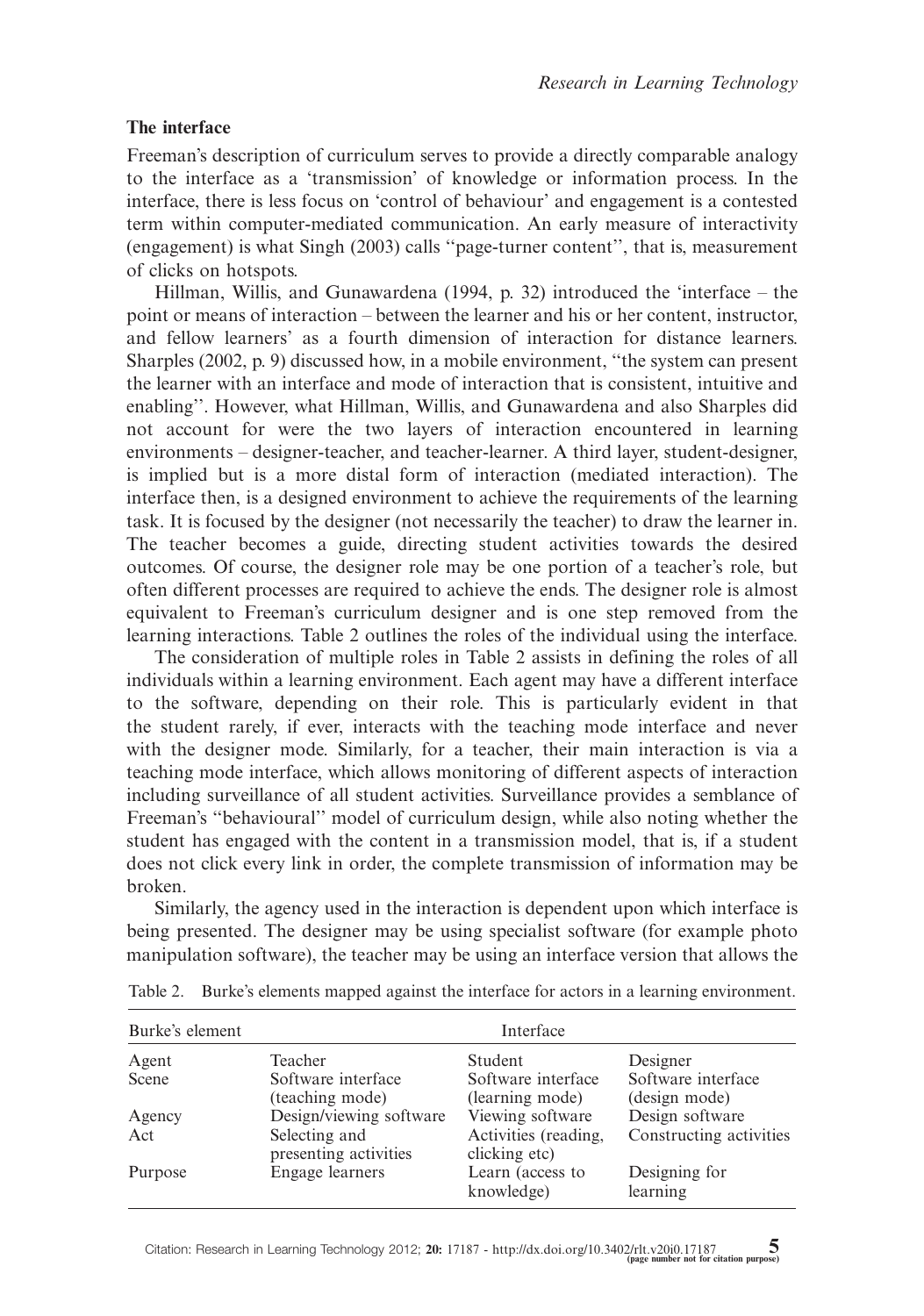switching of images dependent on the context, while the student will only see what has been prepared for them.

The act enabled for each agent is also different. The designer focuses on constructing those activities, the teacher selecting and presenting those activities, while the student is the recipient of those designs and selections. The purpose echoes these different focuses. Each agent comes to the interface for a different purpose.

The interactions between the different elements also elaborate how the different models of learning play out. For instance, in an ideal environment, a designer interacts with a teacher to develop the learning activities that the teacher desires for the learner. In reality, the designer has little interaction with the teacher, instead, designing a predefined set of activities from which the teacher then selects to enable the learner to learn. This is a conjoined Act:Agent dyad. Teachers may also act as designers, but neither the specialist software, nor the time (or skills) to develop the resources may be available to them.

Similarly, the Agent:Agency:Act triad demonstrates how the activities are interconnected and yet separate. The designer interacts with the teacher in developing the learning activities with design software, although the teacher may be represented by a curriculum specification designed previously. The teacher assesses potentially many designs prior to selecting an appropriate version for their students. The learners then interact with the design under the guidance of the teacher. The very definition of who the agent is shapes what they can do (the act) and the manner in which they can do it (their agency). This definitional constraint suggests the need for a more comprehensive picture of interaction. I propose the 'screenface' as an interaction environment that provides this comprehensive picture of interaction.

### The screenface

The screenface is an interaction environment. Design still precedes it, however the focus of activities is on the current manifestation of applications. Each application has an interface but users are able to switch between layers. Information can be gathered in a browser, copied to a word processor, modified, and then copied back to the browser or even presentation or email software for the purpose of communicating. There is a more encompassing view of the activities being undertaken. Table 3 shows how the screenface makes the scene and agency more coherent for all agents while taking into account the multiple layers therein.

Table 3 demonstrates the coherence in using a deeper metaphor for the 'learning space'. Consideration of the potentials of the wider view of the computer interface, for instance, so-called multitasking (although more often a form of serial monotasking) sees the scene coalesce into a single framework. Likewise the agency an agent uses becomes the many forms of software available to participants in the interaction. Each participant has a unique setup, yet there is sufficient consistency in the kinds of software being used. The unique setup is also manifest in the personalisation that many people apply to their desktop. The acts for each agent also move closer together, although there are still unique features for each agent. But, the purpose of their agents acts become focussed on interactions and communicating those interactions centred on sharing of knowledge. This is a strength of the metaphor which moves beyond simple transmission modes enabled by the chalkface.

Likewise, the interactions between elements of the pentad shows convergence in the Act:Agent dyad because the teacher and the student are both now 'interacting'.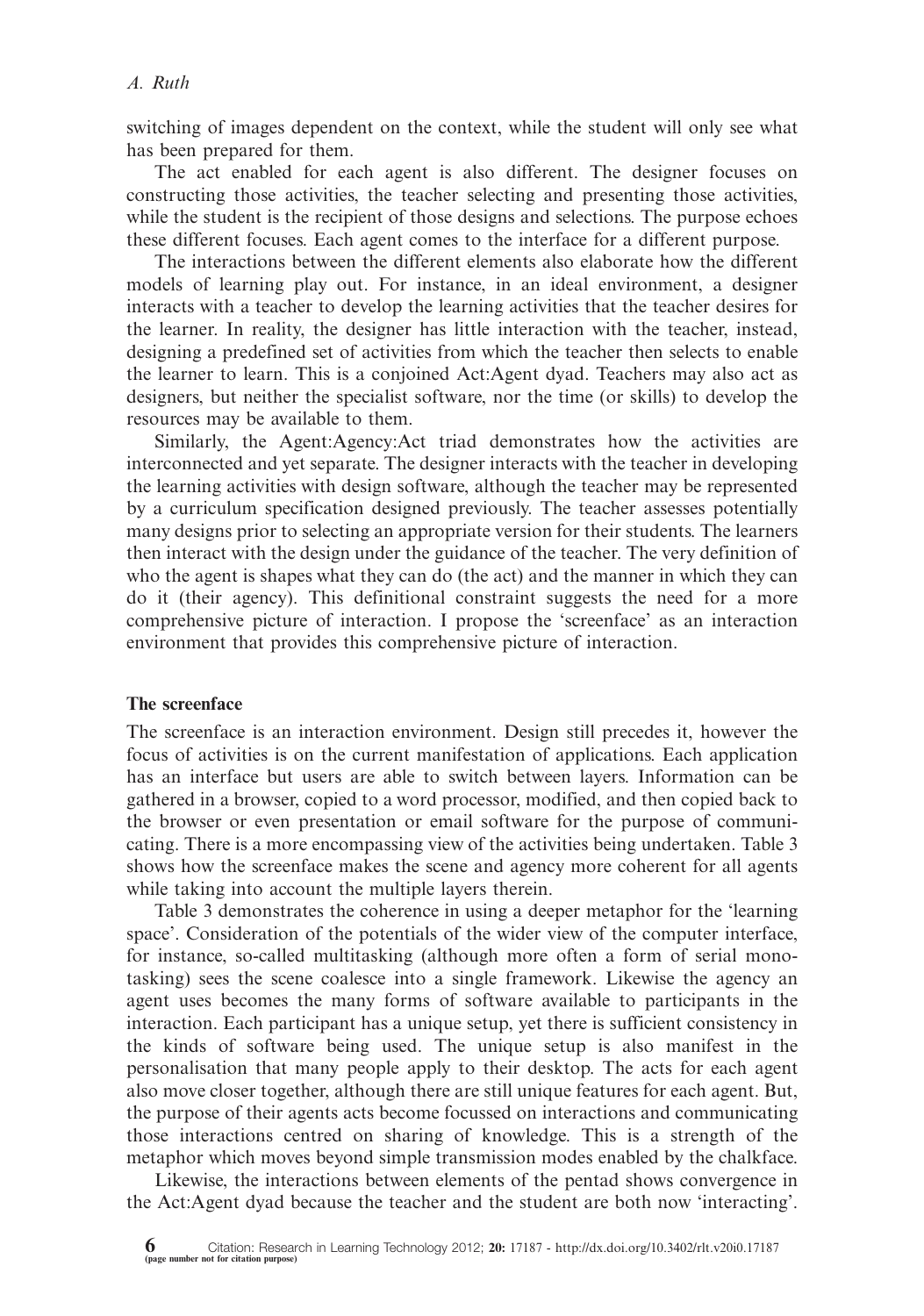| Burke's Element |                                                 | Screenface                                      |                                                                      |  |  |
|-----------------|-------------------------------------------------|-------------------------------------------------|----------------------------------------------------------------------|--|--|
| Agent           | Teacher (Learner)                               | Student (Teacher)                               | Designer                                                             |  |  |
| Scene           | Computer screen, layers of interfaces           |                                                 |                                                                      |  |  |
| Agency          | Browser, email client, other software           |                                                 |                                                                      |  |  |
| Act             | Interacting/guiding                             | Interacting/following                           | Constructing activities                                              |  |  |
| Purpose         | Interacting to<br>give and receive<br>knowledge | Interacting to<br>receive and give<br>knowledge | Designing for people to<br>interact to give and<br>receive knowledge |  |  |

Table 3. Burke's elements mapped against the screenface for actors in a learning environment.

This interaction is via a browser albeit a more vicarious form of interaction, implying that the agency an individual uses (the browser, email etc.) is shifting it towards the Agent:Agency:Act triad. There are multiple layers of mediation (forms of agency available to the actor) within the learner:teacher interactions providing a deeper appreciation of the processes involved.

This brief analysis of the metaphor demonstrates a more complete account of the processes involved in learning environments. The screenface implies not only the screen, the location (scene) of interaction, but also the layers beyond. The screen has a physicality to it and it can be touched, but the layers beyond are virtual and need the mediation (agency) of mouse, keyboard or touch interface to effect. This is the first layer of interactional mediation. Other layers include the application interfaces, the Internet connection and all that it includes (also an application interface, the application being the Internet). Underlying these, the base level for the interaction is the desktop.

Thus the screenface, while a single metaphor, represents an infinite number of potential descriptions as each person personalises their computer. Each computer thus works differently and it is this layer of individualisation over the original mediation that adds complexity unaccounted for in other metaphors.

### Features of the metaphor

## Terministic screens

Given the application of the screenface metaphor to computer-mediated environments, can it be applied to the interface and chalkface? Burke's concept of ''terministic screen'' applies here. For Burke, a terministic screen filters our representation of what is by allowing (and depending upon) particular focus of specific terminology:

Even if any given terminology is a *reflection* of reality, by its very nature as a terminology it must be a *selection* of reality; and to this extent it must function also as a *deflection* of reality (Burke 1966, p. 45, italics in original).

So each metaphor used, by its very nature, provides a screen through which we view and discuss what we see. Therefore the chalkface (and the coalface) implies certain views of reality. For instance, the chalkface is ''where the pedagogical work is done'' (Arnold 1996) thereby excluding learners because they do not interact with the chalkboard and implies they are not really pedagogical agents. This deflects a view of pedagogy as something that is enacted by co-agents, that is learners and teachers, towards a view where pedagogy is enacted upon learners by teachers. Similarly, the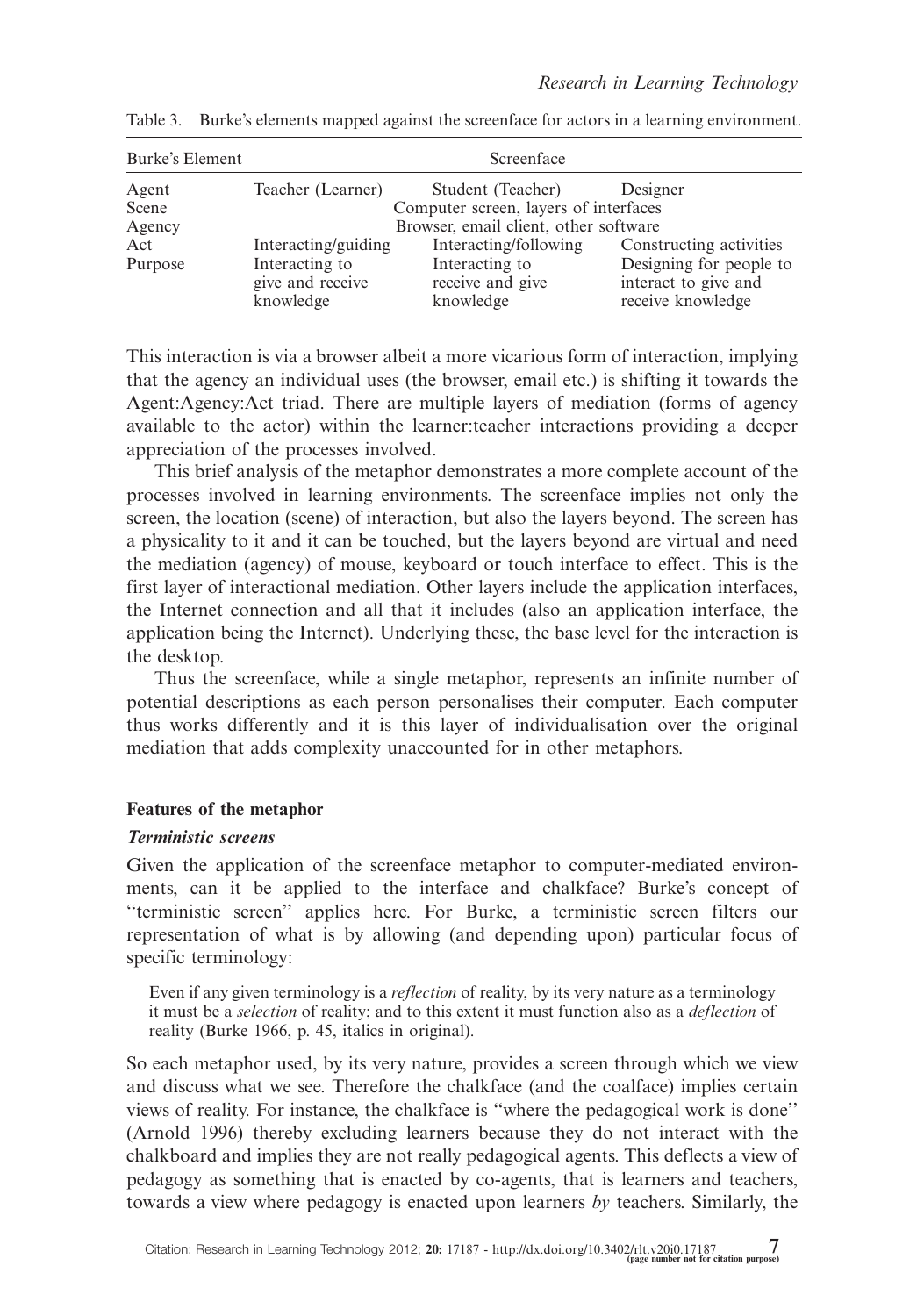## A. Ruth

interface deflects from both agents – teacher and learner, focusing our thoughts on the computer itself. However, the screenface implies, and is constructed around, an individualised manifestation of the environment thereby positing the agent as part of the scene. The screenface also alludes to 'terministic' screens thereby widening the potential of what can be included in the discussion because its very nature is focused on the terms through which we negotiate meaning and challenges assumptions we may hold.

## Relevance for recent research

The screenface facilitates rethinking some previous assumptions and conceptions of what it means to teach and to learn. In the following section, I use the screenface to unpack research into other areas to elaborate what kinds of insights this metaphor may provide. This is not to deny the findings already presented, but to allow deeper understanding of these findings and more nuanced questions to be asked and potentially answered. I use examples of blended learning, mobile technologies and virtual environments to demonstrate that how the screenface provides additional insights that may be overlooked.

## Blended learning

In research describing what characteristics aid individuals in effective e-learning, Winter et al. (2010) discuss 'boundary management' – techniques for separating different activities – for students using networked learning. For these students, the screenface has blurred the boundary between learning and social activities. Invoking boundary management, then, is recognising that the screenface can be problematic for students because of 'social' distractions on impeding academic work, but also because academic work may impinge on social spaces (Winter et al. 2010, p. 78). The screenface thus embodies two different scenes in which students are concurrently participating. The effect would be similar to two plays on a single stage. For the students in Winter el al.'s study who reported 'choosing to learn away from computers, disabling email and other alerts and other adjustments to working practices' (p. 78), they effectively managed their screenface, but reduced the number of forms of agency (i.e. disabling email and other alerts) or shifted the scene away from the computer. However, given that these students were engaged in a blended mode of learning, a question arising is 'how well are students blending their use of technologies for learning and social activities?' We seem to talk often about blended learning and, yet the real blending seems to occur for the student at the screenface. Using the pentad to elaborate this, the student (agent) acts (learns/socialises) via the computer/iphone/ipad with both generic and specific applications (agency) at the computer desk/table/other location (scene) for learning/socialising (purpose). So students blend learning with socialising, blend where they learn, and move between scenes to enable particular acts at particular times. Ideally students will finely manage their use of the screenface, although this may be an additional skill needing development prior to engaging in blended modes of learning. Alternatively, we need to frame research into blended learning rather than blended teaching and so encompass how students blend their learning with other forms of interactions at their screenface.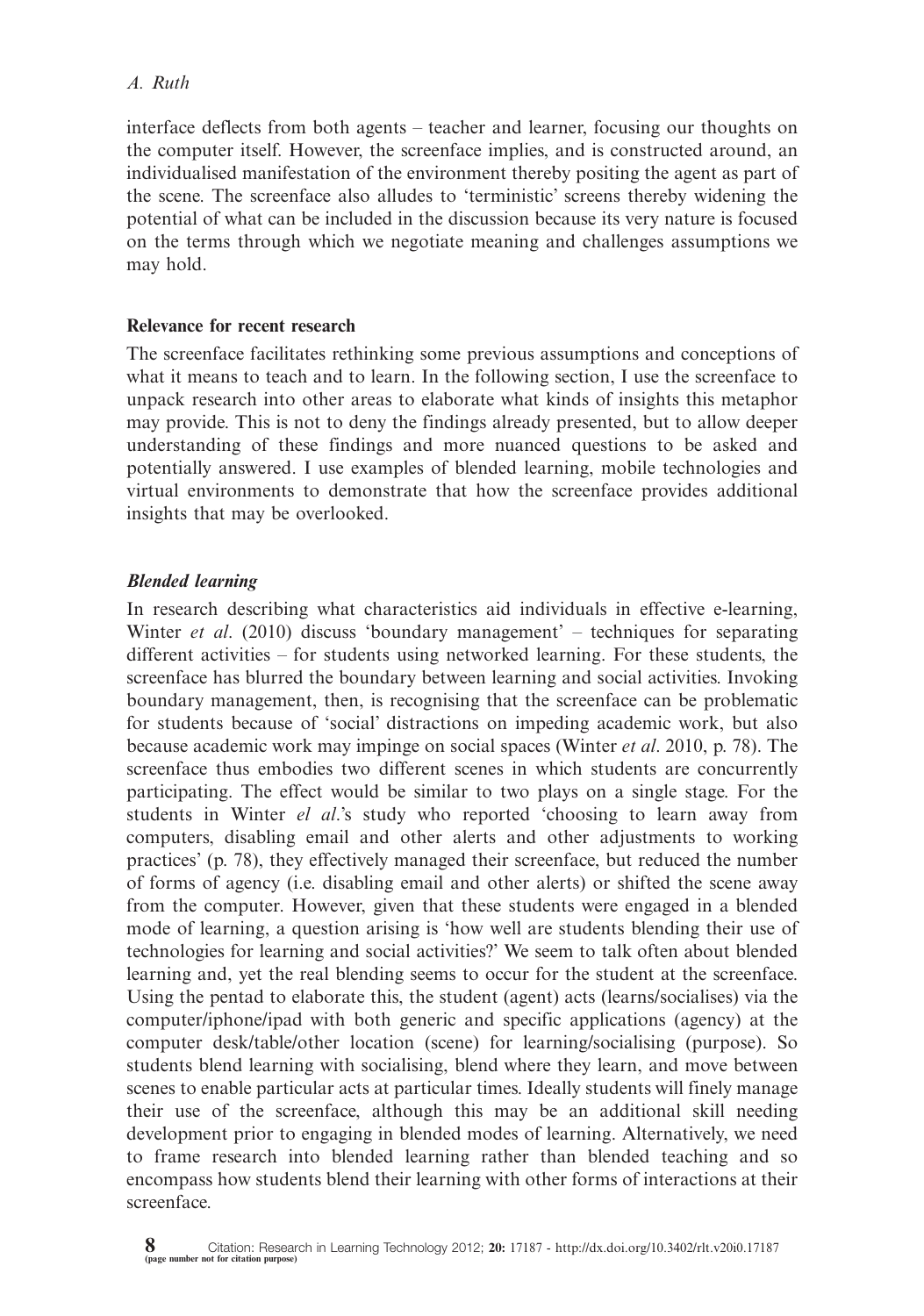## Mobile devices

Traxler (2010) discusses how mobile devices open up the ''dreams of agency, control, ownership and choice amongst students'' while also pointing to some problems. He notes particularly that:

We can say only that the devices owned by students will be, at best, poorly suited to learning. They will all be different, they will be changing – often for reasons that are not technical, not educational and probably not even rational or foreseeable. (Traxler 2010, p. 150)

Focus on devices is perhaps problematic in that we can never assume similarity between devices. For instance, Floridi (2010) notes that we, rather than our devices, are central to the manifestation of the information that we use. The screenface metaphor presented here allows us to move from a device focused problematic toward an information focused problematic. Unpacking the screenface allows us to see 'types' of applications, for instance word processors, browsers, spreadsheets and email clients. These applications are sufficiently similar regardless of device and often overlap (e.g. access to email via a web interface).

Devices may change, but when we consider the screenface, there are potentially powerful commonalities between devices, rather than instances of devices, that should inform our pedagogy. The screenface can be made manifest on many devices, but applications for single devices may become obsolete. The underlying technologies of networking and the screenface are the constants in our battles to keep up. This is not to suggest that students will not need skills to engage with their device, but rather that the commonalities of interacting become the focus of research, teaching and learning.

Contrary to what was demonstrated in the context of Winter *et al.* (2010) showing students modifying their scene by moving between different applications and processes (see above), Traxler (2010) implies that students physically move between different scenes in order to perform certain tasks. Specifically he states that:

Interacting with a desktop computer takes place in a bubble, in dedicated times and places where the user or student has their back to the rest of world for a substantial and probably premeditated episode. (Traxler 2010, p. 151)

That students interact with their learning "in a bubble" implies that learning is a protected and separate activity that must be engaged in without any distractions. The metaphor of the screenface may in fact burst this bubble because students appear more likely to engage in specific acts in specific locations but also move between acts with different purposes all within a time frame. Consider, for instance, the student who is also a parent, the student who is also working. Each of these 'sandwiches' learning with everyday activities. Thus, the screenface allows us to unpack older metaphors that separate social and learning activities and challenges our assumptions about how students work.

## Virtual environments

Good, Howland, and Thackray (2008) discuss the issues of using Second Life<sup>TM</sup> for creating learning environments. They note that traditional teaching scenarios are often replicated in virtual environments, which suggests the need for a newer metaphor for learning.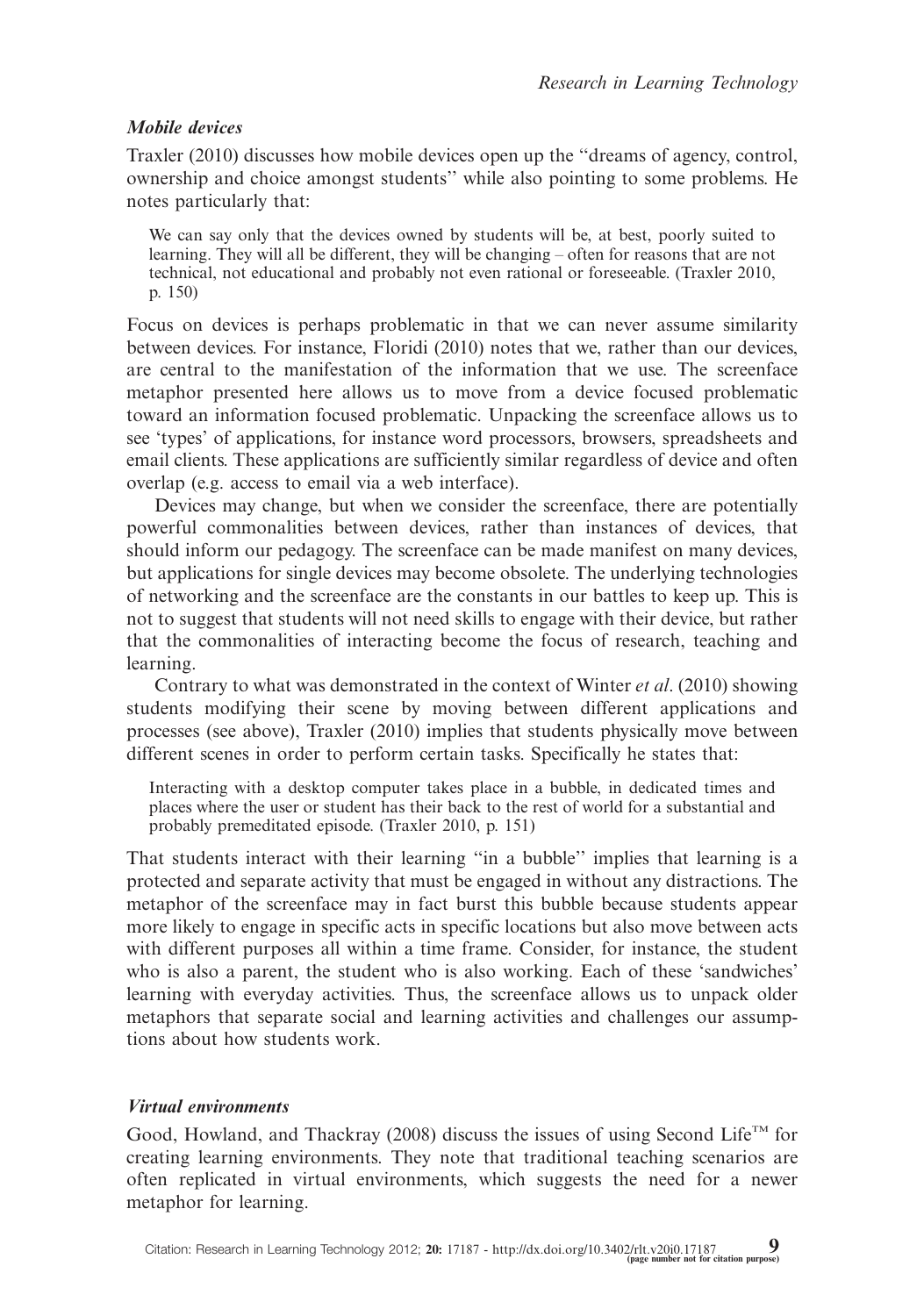## A. Ruth

Additionally, the use of Second Life ''allows the role of the tutor to be 'blurred' in a number of ways'' (Good, Howland, and Thackray 2008, p. 169) and that the instructor was ''a peer rather than an authority'' (p. 170). In the absence of a cohesive metaphor, these role blurrings are seen as something worthy of comment and, yet, the screenface allows us to see that individual agents do indeed have multiple roles which can be switched as necessary, particularly in environments such as Second Life as the role of the instructor shifts towards that of a peer (Good, Howland, and Thackray 2008, p. 170). This is an area worthy of more than comment and will potentially be a feature of future pedagogy. Co-presence is a feature of many environments and is now playing out in more nuanced ways.

## **Conclusion**

This introduction to the screenface demonstrates some of the shifts enabled by rethinking the metaphor we use to describe teaching and learning activities. By starting to unpack how we believe students work, and our own assumptions about the teaching/learning nexus, we may find more useful ways of constituting learning and teaching for both our students and ourselves. One of the potential strengths of this metaphor is in reducing fragmentation (Rowland 2006) in teaching and learning by providing a single, yet multiple, elaboration of our core concerns.

The screenface is a useful metaphor, with likely application beyond this initial argument providing new and fruitful questions that can be asked about teaching and learning. It has the potential to allow us to look for the individual in the group (the one in the many) but also to understand how a group of people interact with both the interface and with each other (the many in the many). That is, it allows us to consider the agency of individuals, both teachers and learners, within a learning environment, and to delve deeper into the consequences of our decisions to use particular technologies. While there are limitations to this metaphor, there are similarly limitations to other metaphors for learning and using technology (which includes a chalk or blackboard). Unpacking these assumptions will facilitate a deep appreciation of teaching, learning and interacting within the many different learning environments available to teachers, and potentially, environments yet to be developed.

## Acknowledgements

Bernadette Knewstubb took time to argue with me about the ideas in this paper while simultaneously writing her PhD. I will be forever in her debt for this. Similarly, the reviewers of the initial draft provoked further reflection that has strengthened this paper. I thank them for this and for their willingness to see this paper published.

## References

Arnold, M. (1996) 'The high-tech, post-Fordist school', *Interchange*, vol. 27, no. 3, pp. 225– 250.

Arnold, M. (2001) 'The glass screen', *Information, Communication & Society*, vol. 5, no. 2, pp. 225-236.

Bramall, S. (2000) 'The educational significance of the interface', *Journal of the Philosophy of* Education, vol. 34, no. 1, pp. 71-84.

Burke, K. (1945) A Grammar of Motives, Univ of California Press, Berkeley.

Burke, K. (1966) Language as Symbolic Action: Essays on Life, Literature and Method, University of California Press, Berkeley.